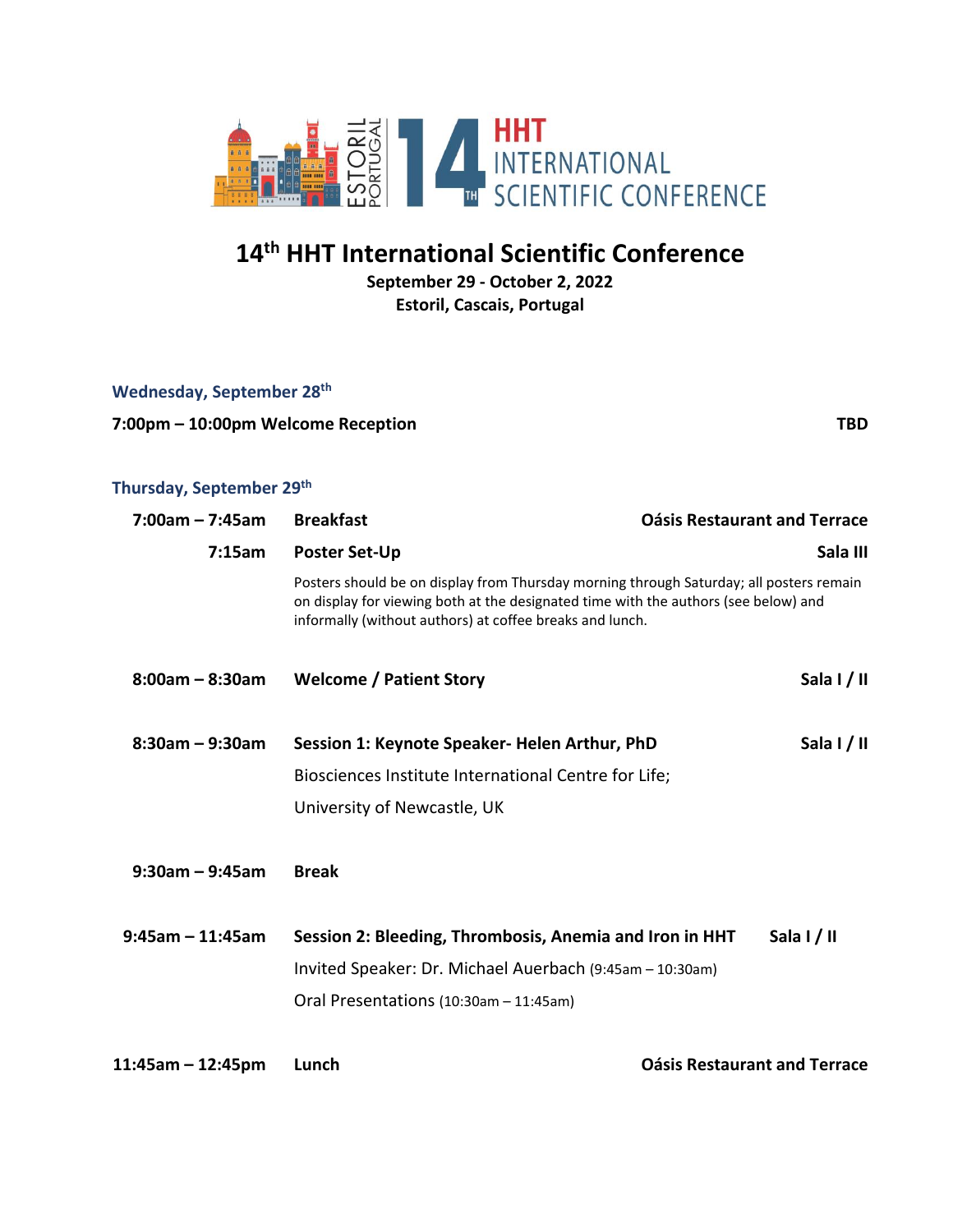- **1:00pm – 3:00pm Session 3: Medical Therapeutics I: Novel Agents Sala I / II** Invited Speaker: Nicholas Benedict (1:00pm – 1:30pm) Invited Speaker: Captain Robyn Bent (1:30pm-2:00pm) (virtual) Oral Presentations (2:00pm – 3:00pm)
- **3:00pm – 3:15pm Break**
- **3:15pm – 5:00pm Session 4: Cell Signaling and other Vascular Anomalies Sala I / II**  Invited Speaker: Dr. Marlene Rabinovitch (3:15pm-3:45pm) (virtual) Invited Speaker: Dr. Mariona Graupera (3:45pm-4:15pm) Oral Presentations (4:15pm – 5:00pm)
- **5:00pm – 5:15pm Poster Blitz**
- **5:15pm – 8:00pm** Relax and Enjoy Dinner (on your own)
- **8:00pm – 9:30pm Research Poster Session** (Odd # Posters) **Sala III** *Wine and Cheese will be served during the research poster session.*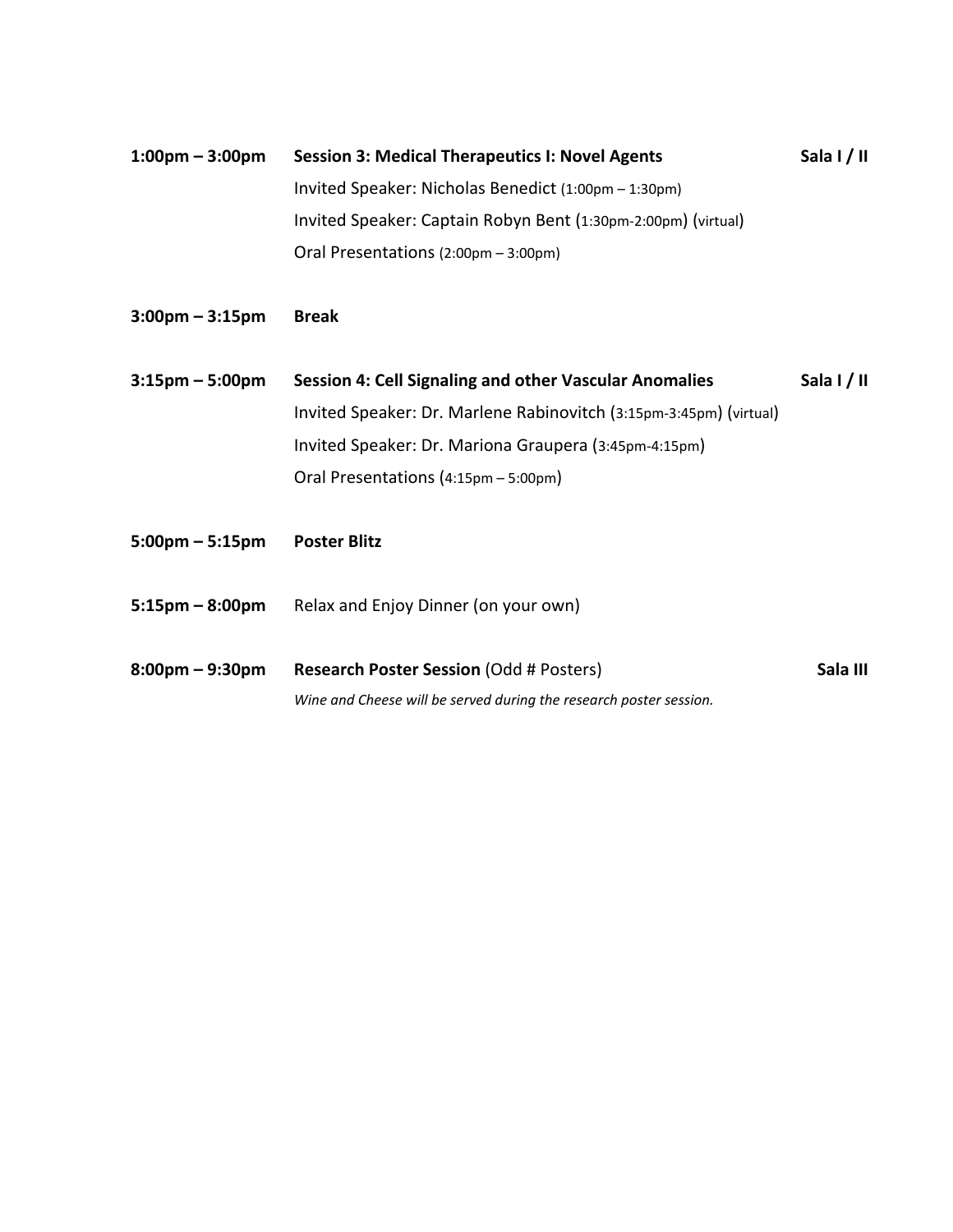**Friday, September 30th**

| $7:00am - 7:45am$                  | <b>Breakfast</b>                                             | <b>Oásis Restaurant and Terrace</b> |
|------------------------------------|--------------------------------------------------------------|-------------------------------------|
| $8:00am - 8:15am$                  | <b>Welcome / Patient Story</b>                               | Sala I/II                           |
| $8:15am - 10:15am$                 | <b>Session 5: Diagnostic and Clinical Imaging in HHT</b>     | Sala I/II                           |
|                                    | Invited Speaker: Dr. Mickael Tanter (8:15am-9:00am)          |                                     |
|                                    | Oral Presentations (9:00am - 10:15am)                        |                                     |
| $10:15m - 10:30am$                 | <b>Break</b>                                                 |                                     |
| $10:30$ am - 12:15pm               | <b>Session 6: Molecular and Cellular Mechanisms</b>          | Sala I/II                           |
|                                    | Invited Speaker: Dr. Kristina Bostrom (10:30am - 11:15am)    |                                     |
|                                    | Oral Presentations (11:15am - 12:15pm)                       |                                     |
| 12:15pm - 12:30pm                  | <b>Poster Blitz</b>                                          |                                     |
| $12:30 \text{pm} - 2:00 \text{pm}$ | Lunch / Poster Session (Even # Posters)                      | Sala III                            |
| $2:00$ pm $-2:50$ pm               | <b>HHT Workstream Report(s)</b>                              | Sala I/II                           |
| $2:50$ pm – 3:00pm                 | <b>Break</b>                                                 |                                     |
| 3:00pm-5:00pm                      | <b>Session 7: Medical Therapeutics II: Repurposed Agents</b> | Sala $1/11$                         |
|                                    | Invited Speaker: Dr. Roger Lewis (3:00pm-3:45pm) (virtual)   |                                     |
|                                    | Oral Presentations (3:45pm-5:00pm)                           |                                     |
| 5:00pm                             | Enjoy Leisure Activities / Dinner (on your own)              |                                     |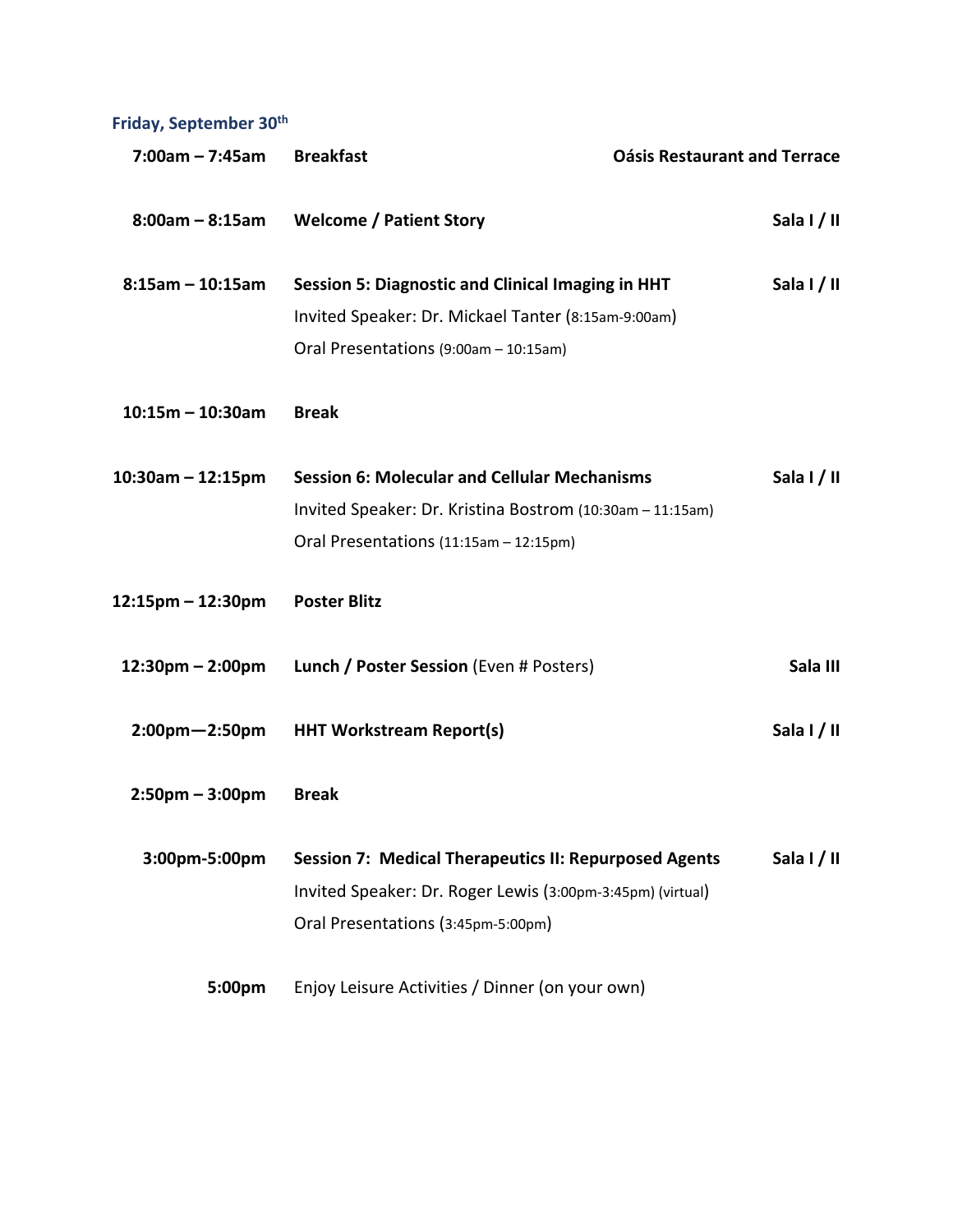# **Saturday, October 1st**

| $6:00am - 8:00am$     | <b>GRMAB Breakfast Meeting</b>                                           | Sala VI                             |
|-----------------------|--------------------------------------------------------------------------|-------------------------------------|
| $7:00am - 7:45am$     | <b>Breakfast</b>                                                         | <b>Oásis Restaurant and Terrace</b> |
| $8:00am - 8:15am$     | <b>Welcome / Patient Story</b>                                           | Sala $1/11$                         |
| $8:15$ am - 10:00am   | <b>Session 8: Herodynamics and Cell Biology</b>                          | Sala I/II                           |
|                       | Invited Speaker: Dr. Claudio A. Franco (8:15am-9:00am)                   |                                     |
|                       | Oral Presentations (9:00am - 10:00am)                                    |                                     |
| $10:00$ am - 10:30am  | <b>Break</b>                                                             | / Group Photo                       |
| $10:30$ am - 11:45am  | Session 9: Workshop Sessions & IECC 2021-2022 Proceedings                |                                     |
|                       | <b>Workshop Session A</b>                                                | Sala I                              |
|                       | <b>Workshop Session B</b>                                                | Sala II                             |
| 11:45am-12:15pm       | Proceedings of the International Expert Case Conference 2021-2022        |                                     |
|                       | Speaker: Miles Conrad, MD, MPH                                           | Sala I/II                           |
| 12:00pm - 12:15pm     | <b>Group Photo</b>                                                       | <b>TBD</b>                          |
| 12:15pm - 1:30pm      | Lunch                                                                    | <b>Oásis Restaurant and Terrace</b> |
| $1:30$ pm – $3:00$ pm | Session 10: Medical Therapeutics III: Therapeutics in Preclinical Models |                                     |
|                       | Invited Speaker: Dr. William Sellers (1:30pm-2:15pm) (Virtual)           | Sala $1/11$                         |
|                       | Oral Presentations (2:15pm-3:15pm)                                       |                                     |
| $3:15$ pm – $3:30$ pm | <b>Break</b>                                                             |                                     |
| $3:30$ pm – 5:15pm    | <b>Session 11: Emerging Issues in Technologies</b>                       | Sala I/II                           |
|                       | Invited Speaker: Dr. David Liu (3:30pm-4:15pm) (virtual)                 |                                     |
|                       | Oral Presentations (4:15pm-5:15pm)                                       |                                     |